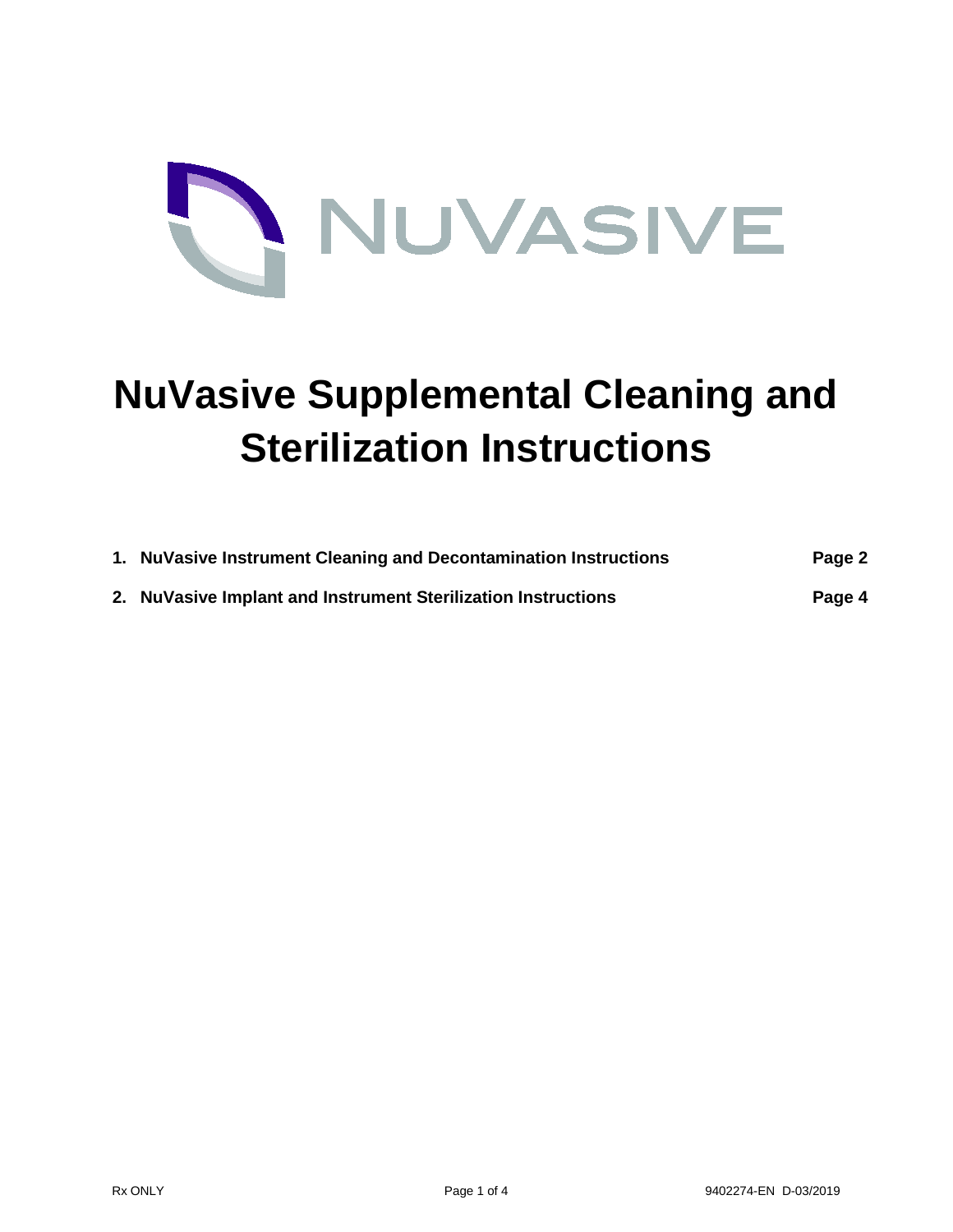## **1. NuVasive Instrument Cleaning and Decontamination Instructions**

Manufacturer: NuVasive Method: Manual and Automated Cleaning

Devices: All non-powered NuVasive Surgical Instruments as supplied with our surgical Implant and Instrument systems.

These instructions are provided in accordance with AAMI TIR12, AAMI TIR30, ISO 17664 EN ISO 15883-1 and the guidelines of DGKH, DGSV and AKI as well as RKI and are intended to supplement a hospital's existing instrument cleaning and disinfecting protocols.

Use of these guidelines does not remove or limit the end-user's ultimate responsibility for the cleanliness and sterility of any surgical device used at their facility. This guide applies only to NuVasive Surgical Instruments supplied with our surgical interbody and fixation systems. It does not apply to NVM5 System accessories, powered devices, single-use sterile accessories and instruments, or NuVasive implants. These instructions must be used prior to sterilizing the devices.

It remains the responsibility of the processor to ensure that the reprocessing is performed using the recommended equipment, materials, and trained personnel in order to achieve the desired result. This may require validation and routine monitoring of the process at the reprocessing facility.

*Hospitals must ensure that adequate processing has been performed in order to clean, disinfect, package and sterilize of all instruments before use in surgery or return them to NuVasive if there is a concern regarding contamination. Prior to each use, inspect the set upon receipt to verify that all* instruments have been adequately cleaned and decontaminated before repeating reprocessing procedures prior to subsequent reuse. NuVasive cannot *guarantee that sterility was attained by the previous user and has been maintained during transit.*

| Warnings and<br>Precautions:        | Neutral pH enzymatic cleaning agents are recommended for use on all NuVasive instruments except as follows: Alkaline agents<br>with equal to or greater than 12 pH may be used to clean stainless steel and polymer instruments in countries where required by<br>law or local ordinance and/ or where there is a concern relating to prion diseases such as Creutzfeldt-Jakob Disease (CJD) and<br>or any other known transmissible pathogenic agents.                                                    |
|-------------------------------------|------------------------------------------------------------------------------------------------------------------------------------------------------------------------------------------------------------------------------------------------------------------------------------------------------------------------------------------------------------------------------------------------------------------------------------------------------------------------------------------------------------|
|                                     | Always follow the instructions provided by manufacturer of cleaning solutions and/ or equipment used in cleaning NuVasive<br>surgical instruments.                                                                                                                                                                                                                                                                                                                                                         |
|                                     | Instruments should always be thoroughly inspected before each use and after a cleaning cycle for broken, worn or damaged<br>instruments. Damaged or non-functional instruments should be returned to your NuVasive representative for replacement.<br>Damaged instruments should be cleaned and sterilized per these guidelines prior to being returned to NuVasive.                                                                                                                                       |
|                                     | Any stainless steel or polymer instruments that may have been exposed to transmissible pathogenic agents, such as but not<br>limited to CJD should be processed according to the health care facility's prion decontamination protocol. Contact the Center for<br>Disease Control and/ or the World Health Organization for the most recent information on the transmission and deactivation of<br>CJD or any other known transmissible pathogenic agents.                                                 |
|                                     | NuVasive instruments sets contain colored titanium instruments and implants, colored aluminum instruments and instruments<br>with colored aluminum handles which should only be cleaned using low foaming neutral pH enzymatic cleaning agents that are<br>suitable for use with anodized materials. The MaXcess Retractor and MaXcess Retractor Blades contain aluminum components<br>which also should be cleaned using only low foaming neutral pH enzymatic cleaning agents.                           |
|                                     | Do not use cleaning materials that will scratch instrument surfaces as oxidation may occur.                                                                                                                                                                                                                                                                                                                                                                                                                |
|                                     | Always wear personal protective equipment (PPE) when cleaning and processing NuVasive Surgical Instruments as defined by<br>the health care facility's policies and procedures.                                                                                                                                                                                                                                                                                                                            |
|                                     | The health care facility is to comply with all local laws and ordnances in countries where the reprocessing requirements are<br>more stringent than defined in these quidelines.                                                                                                                                                                                                                                                                                                                           |
| Limitations on<br>Reprocessing:     | Repeated reprocessing as defined in this document and the cleaning and sterilization instructions as defined in the "Instructions"<br>For Use" (IFU) supplied by NuVasive, should have only minor effects on the reuse and the life of devices listed on this<br>document. End of instrument life is to be determined through the inspection of each instrument after the reprocessing cycle.<br>Damaged or non-functional instruments should be returned to your NuVasive representative for replacement. |
| <b>Instructions</b>                 |                                                                                                                                                                                                                                                                                                                                                                                                                                                                                                            |
| surgical field.                     | All instruments must first be thoroughly cleaned using the following validated methods described below before sterilization and introduction into a sterile                                                                                                                                                                                                                                                                                                                                                |
| Point of Use:                       | Contaminated instruments should be wiped clean of visible soil at the point of use, prior to transfer to a central processing unit<br>for cleaning and sterilization. Remove excess soil and debris with disposable cloth or paper wipes.                                                                                                                                                                                                                                                                  |
|                                     | Pre-soaking is recommended prior to cleaning in order to prevent soil from drying on instruments.                                                                                                                                                                                                                                                                                                                                                                                                          |
|                                     | NuVasive recommends a combination of a thorough manual and automated surgical instrument cleaning prior to sterilization.<br>Complex instruments (instruments that have more than one piece, small holes, cannulae, moving parts, or threaded holes)<br>require a more thorough cleaning regimen, which are outlined in this cleaning procedure.                                                                                                                                                           |
| Preparation for<br>Decontamination: | Instruments should be cleaned as soon as practical to ensure ease of cleaning according to the health care facility's infection<br>control and hazardous waste management procedures.                                                                                                                                                                                                                                                                                                                      |
|                                     | Note: Various instruments are designed to be disassembled for cleaning (designated with a part number beginning with 'D'). For<br>these instruments, please reference the supplemental instructions which illustrate steps required to disassemble and<br>reassemble the instrument. Instruments which are not designed for disassembly (e.g., MaXcess Retractor Body) should not be<br>disassembled during cleaning or damage to the device may occur.                                                    |
|                                     | Please contact your NuVasive representative for additional disassembly information.                                                                                                                                                                                                                                                                                                                                                                                                                        |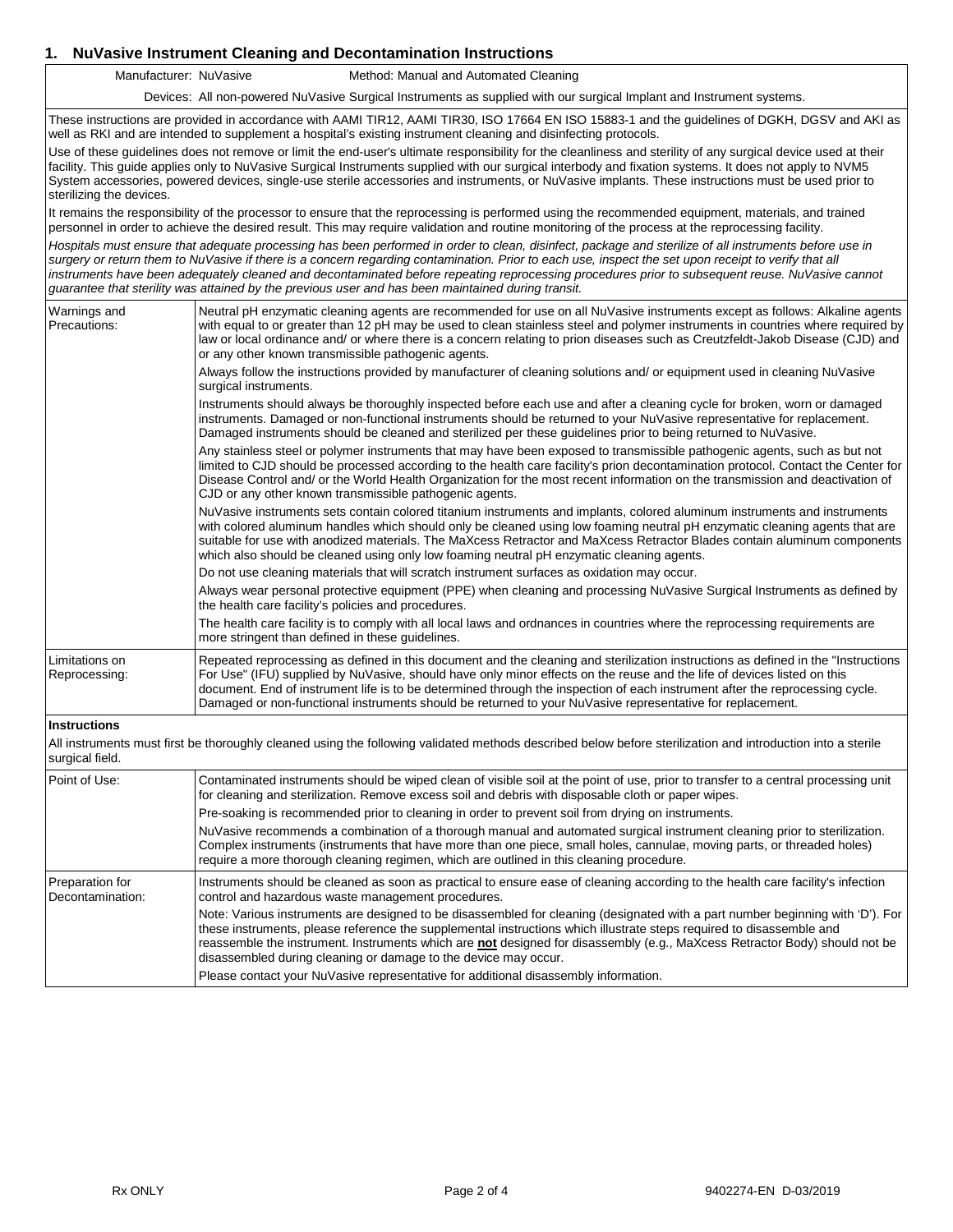| Manual Cleaning:                                                                                                                                                                                                          | Recommended Equipment: Medical grade ultrasonic cleaner (such as Bandelin SONOREX SUPER RK1028/H or equivalent)                                                                                                                                                                                                                                                    |                                                                                                                                                                                                                                                                                                                                             |                                                                                                                                |                                                                                                                                                                                                                                            |                                                                                                                                                             |                                                                                                                                                                                                                                                   |  |  |  |
|---------------------------------------------------------------------------------------------------------------------------------------------------------------------------------------------------------------------------|--------------------------------------------------------------------------------------------------------------------------------------------------------------------------------------------------------------------------------------------------------------------------------------------------------------------------------------------------------------------|---------------------------------------------------------------------------------------------------------------------------------------------------------------------------------------------------------------------------------------------------------------------------------------------------------------------------------------------|--------------------------------------------------------------------------------------------------------------------------------|--------------------------------------------------------------------------------------------------------------------------------------------------------------------------------------------------------------------------------------------|-------------------------------------------------------------------------------------------------------------------------------------------------------------|---------------------------------------------------------------------------------------------------------------------------------------------------------------------------------------------------------------------------------------------------|--|--|--|
|                                                                                                                                                                                                                           | Immerse the instruments for 5 minutes in approximately 40°C (104°F), 0.5% neodisher MediClean forte (or equivalent) for<br>1.<br>5 minutes. Actuate all knobs and moving elements (if applicable) under the cleaning solution 5 times and leave immersed<br>for another 5 minutes.                                                                                 |                                                                                                                                                                                                                                                                                                                                             |                                                                                                                                |                                                                                                                                                                                                                                            |                                                                                                                                                             |                                                                                                                                                                                                                                                   |  |  |  |
|                                                                                                                                                                                                                           | 2.                                                                                                                                                                                                                                                                                                                                                                 | Brush the outer surfaces of the instruments with a soft nylon brush (such as Medisafe Med 100.33) under running cold tap<br>water until no residues were visible.                                                                                                                                                                           |                                                                                                                                |                                                                                                                                                                                                                                            |                                                                                                                                                             |                                                                                                                                                                                                                                                   |  |  |  |
|                                                                                                                                                                                                                           | 3.                                                                                                                                                                                                                                                                                                                                                                 | Brush the inner surfaces of the instruments under running cold tap water with a soft bottle brush (such as OD=1mm to<br>OD=10mm) until no residues are visible.                                                                                                                                                                             |                                                                                                                                |                                                                                                                                                                                                                                            |                                                                                                                                                             |                                                                                                                                                                                                                                                   |  |  |  |
| 4.<br>bar) for at least 3 seconds per critical spot (approximately 1 minute per instrument).                                                                                                                              |                                                                                                                                                                                                                                                                                                                                                                    |                                                                                                                                                                                                                                                                                                                                             |                                                                                                                                |                                                                                                                                                                                                                                            | Submerge the instruments in fresh cold tap water $22^{\circ}C - 25^{\circ}C$ (72 $^{\circ}F - 77^{\circ}F$ ) and rinse with the aid of a water jet gun (3-4 |                                                                                                                                                                                                                                                   |  |  |  |
|                                                                                                                                                                                                                           | 5.                                                                                                                                                                                                                                                                                                                                                                 |                                                                                                                                                                                                                                                                                                                                             |                                                                                                                                | Place the instruments into an ultrasonic cleaner in cleaning solution approximately 40°C (104°F), 0.5% neodisher<br>MediClean forte (or equivalent) for 5 minutes. Note: the MaXcess 4 Driver Body must be sonicated in the open position. |                                                                                                                                                             |                                                                                                                                                                                                                                                   |  |  |  |
|                                                                                                                                                                                                                           | 6.                                                                                                                                                                                                                                                                                                                                                                 | After sonication, immerse all instruments (including MaXcess 4 Driver Body) in fresh cold tap water 22°C - 25°C<br>(72°F – 77°F) and rinse with the aid of a water jet gun (3-4 bar) for at least 3 seconds per critical spot (approximately                                                                                                |                                                                                                                                |                                                                                                                                                                                                                                            |                                                                                                                                                             |                                                                                                                                                                                                                                                   |  |  |  |
|                                                                                                                                                                                                                           |                                                                                                                                                                                                                                                                                                                                                                    | 1 minute per instrument).                                                                                                                                                                                                                                                                                                                   |                                                                                                                                |                                                                                                                                                                                                                                            |                                                                                                                                                             |                                                                                                                                                                                                                                                   |  |  |  |
|                                                                                                                                                                                                                           | *MaXcess Only: Repeat steps 5 and 6 above with the MaXcess 4 Driver Body in the closed position.                                                                                                                                                                                                                                                                   |                                                                                                                                                                                                                                                                                                                                             |                                                                                                                                |                                                                                                                                                                                                                                            |                                                                                                                                                             |                                                                                                                                                                                                                                                   |  |  |  |
| Automated Cleaning and<br>Disinfection:                                                                                                                                                                                   |                                                                                                                                                                                                                                                                                                                                                                    | Recommended Equipment: Medical grade washer/disinfector (such as Miele G7836 CD or equivalent)                                                                                                                                                                                                                                              |                                                                                                                                |                                                                                                                                                                                                                                            |                                                                                                                                                             |                                                                                                                                                                                                                                                   |  |  |  |
|                                                                                                                                                                                                                           | All instruments must be manually cleaned as prescribed above prior to any automated cleaning process to ensure best possible<br>cleanliness and removal of debris, blood and tissue prior to sterilization.                                                                                                                                                        |                                                                                                                                                                                                                                                                                                                                             |                                                                                                                                |                                                                                                                                                                                                                                            |                                                                                                                                                             |                                                                                                                                                                                                                                                   |  |  |  |
|                                                                                                                                                                                                                           | 7.                                                                                                                                                                                                                                                                                                                                                                 |                                                                                                                                                                                                                                                                                                                                             |                                                                                                                                |                                                                                                                                                                                                                                            |                                                                                                                                                             | Transfer the instruments into the washer for processing. Position the instruments to allow for proper drainage. Connect<br>instruments with lumens to rinsing ports if available. Below is the validated and recommended automated washing cycle: |  |  |  |
|                                                                                                                                                                                                                           |                                                                                                                                                                                                                                                                                                                                                                    | <b>Step</b>                                                                                                                                                                                                                                                                                                                                 | <b>Phase</b>                                                                                                                   | <b>Recirculation</b><br>Time                                                                                                                                                                                                               | <b>Solution</b>                                                                                                                                             | <b>Detergent Type &amp; Concentration</b><br>(If applicable)                                                                                                                                                                                      |  |  |  |
|                                                                                                                                                                                                                           |                                                                                                                                                                                                                                                                                                                                                                    | 1                                                                                                                                                                                                                                                                                                                                           | Pre-Cleaning                                                                                                                   | 2 Minutes                                                                                                                                                                                                                                  | Cold Tap Water                                                                                                                                              | N/A                                                                                                                                                                                                                                               |  |  |  |
|                                                                                                                                                                                                                           |                                                                                                                                                                                                                                                                                                                                                                    | 2                                                                                                                                                                                                                                                                                                                                           | Cleaning                                                                                                                       | 5 Minutes                                                                                                                                                                                                                                  | Desalinated Water at<br>55°C (131°F)                                                                                                                        | 0.5% Cleaning Agent                                                                                                                                                                                                                               |  |  |  |
|                                                                                                                                                                                                                           |                                                                                                                                                                                                                                                                                                                                                                    | 3                                                                                                                                                                                                                                                                                                                                           | Rinsing and<br>Neutralization                                                                                                  | 3 Minutes                                                                                                                                                                                                                                  | <b>Desalinated Water</b>                                                                                                                                    | N/A                                                                                                                                                                                                                                               |  |  |  |
|                                                                                                                                                                                                                           |                                                                                                                                                                                                                                                                                                                                                                    | 4                                                                                                                                                                                                                                                                                                                                           | <b>Final Rinse</b>                                                                                                             | 2 Minutes                                                                                                                                                                                                                                  | <b>Desalinated Water</b>                                                                                                                                    | N/A                                                                                                                                                                                                                                               |  |  |  |
|                                                                                                                                                                                                                           |                                                                                                                                                                                                                                                                                                                                                                    | *Ensure to drain washer/disinfector after each step.                                                                                                                                                                                                                                                                                        |                                                                                                                                |                                                                                                                                                                                                                                            |                                                                                                                                                             |                                                                                                                                                                                                                                                   |  |  |  |
|                                                                                                                                                                                                                           | 8.                                                                                                                                                                                                                                                                                                                                                                 | Dry and thermally disinfect instruments. Thermal disinfection should be conducted in line with applicable national laws,<br>recommended in country practices, or standard hospital processes. A minimum A0 value of 900 is recommended and all<br>NuVasive reusable instruments are capable of being disinfected up to an A0 value of 6000. |                                                                                                                                |                                                                                                                                                                                                                                            |                                                                                                                                                             |                                                                                                                                                                                                                                                   |  |  |  |
|                                                                                                                                                                                                                           | Once devices are removed from the washer-disinfector, dry the instruments using a clean non-linting cloth to remove<br>9.<br>residual liquid.                                                                                                                                                                                                                      |                                                                                                                                                                                                                                                                                                                                             |                                                                                                                                |                                                                                                                                                                                                                                            |                                                                                                                                                             |                                                                                                                                                                                                                                                   |  |  |  |
| Maintenance and                                                                                                                                                                                                           | Visually inspect the instruments following performance of the cleaning instructions prescribed above. Ensure there is no visual                                                                                                                                                                                                                                    |                                                                                                                                                                                                                                                                                                                                             |                                                                                                                                |                                                                                                                                                                                                                                            |                                                                                                                                                             |                                                                                                                                                                                                                                                   |  |  |  |
| Inspection:                                                                                                                                                                                                               | contamination of the instruments prior to proceeding with sterilization. If possible contamination is present at visual inspection,<br>repeat the cleaning steps above. Otherwise, contact your NuVasive representative – contaminated instruments should not be<br>used, and should be returned to NuVasive.                                                      |                                                                                                                                                                                                                                                                                                                                             |                                                                                                                                |                                                                                                                                                                                                                                            |                                                                                                                                                             |                                                                                                                                                                                                                                                   |  |  |  |
|                                                                                                                                                                                                                           |                                                                                                                                                                                                                                                                                                                                                                    | All instrument moving parts should be well lubricated. Be careful to use surgical lubricants and not industrial oils.                                                                                                                                                                                                                       |                                                                                                                                |                                                                                                                                                                                                                                            |                                                                                                                                                             |                                                                                                                                                                                                                                                   |  |  |  |
|                                                                                                                                                                                                                           | Note: Certain cleaning solutions such as those containing bleach or formalin may damage some instruments and must not be<br>used.                                                                                                                                                                                                                                  |                                                                                                                                                                                                                                                                                                                                             |                                                                                                                                |                                                                                                                                                                                                                                            |                                                                                                                                                             |                                                                                                                                                                                                                                                   |  |  |  |
| instruments.                                                                                                                                                                                                              |                                                                                                                                                                                                                                                                                                                                                                    |                                                                                                                                                                                                                                                                                                                                             | Contact your NuVasive representative for any additional information related to cleaning and sterilization of NuVasive surgical |                                                                                                                                                                                                                                            |                                                                                                                                                             |                                                                                                                                                                                                                                                   |  |  |  |
| Packaging:                                                                                                                                                                                                                | Instruments should be placed in the appropriate sterilization case in the designated location for each instrument. Single<br>damaged or non-functional instruments should be returned to your NuVasive representative for replacement. Sterilization cases<br>should be placed in the appropriate shipping container supplied by NuVasive for shipment or pick up. |                                                                                                                                                                                                                                                                                                                                             |                                                                                                                                |                                                                                                                                                                                                                                            |                                                                                                                                                             |                                                                                                                                                                                                                                                   |  |  |  |
| Sterilization:                                                                                                                                                                                                            |                                                                                                                                                                                                                                                                                                                                                                    |                                                                                                                                                                                                                                                                                                                                             |                                                                                                                                |                                                                                                                                                                                                                                            | Sterilization parameters are provided in the system IFU supplied with the instruments.                                                                      |                                                                                                                                                                                                                                                   |  |  |  |
| NuVasive instrument sets are designed to maximize instrument surface contact during the sterilization process. Ensure that all<br>instruments are placed in their proper location and orientation prior to sterilization. |                                                                                                                                                                                                                                                                                                                                                                    |                                                                                                                                                                                                                                                                                                                                             |                                                                                                                                |                                                                                                                                                                                                                                            |                                                                                                                                                             |                                                                                                                                                                                                                                                   |  |  |  |
| Storage:                                                                                                                                                                                                                  | Packaged and sterilized instruments are only to be stored in areas that provide protection from dust, moisture, insects and<br>extremes of temperature and humidity.                                                                                                                                                                                               |                                                                                                                                                                                                                                                                                                                                             |                                                                                                                                |                                                                                                                                                                                                                                            |                                                                                                                                                             |                                                                                                                                                                                                                                                   |  |  |  |